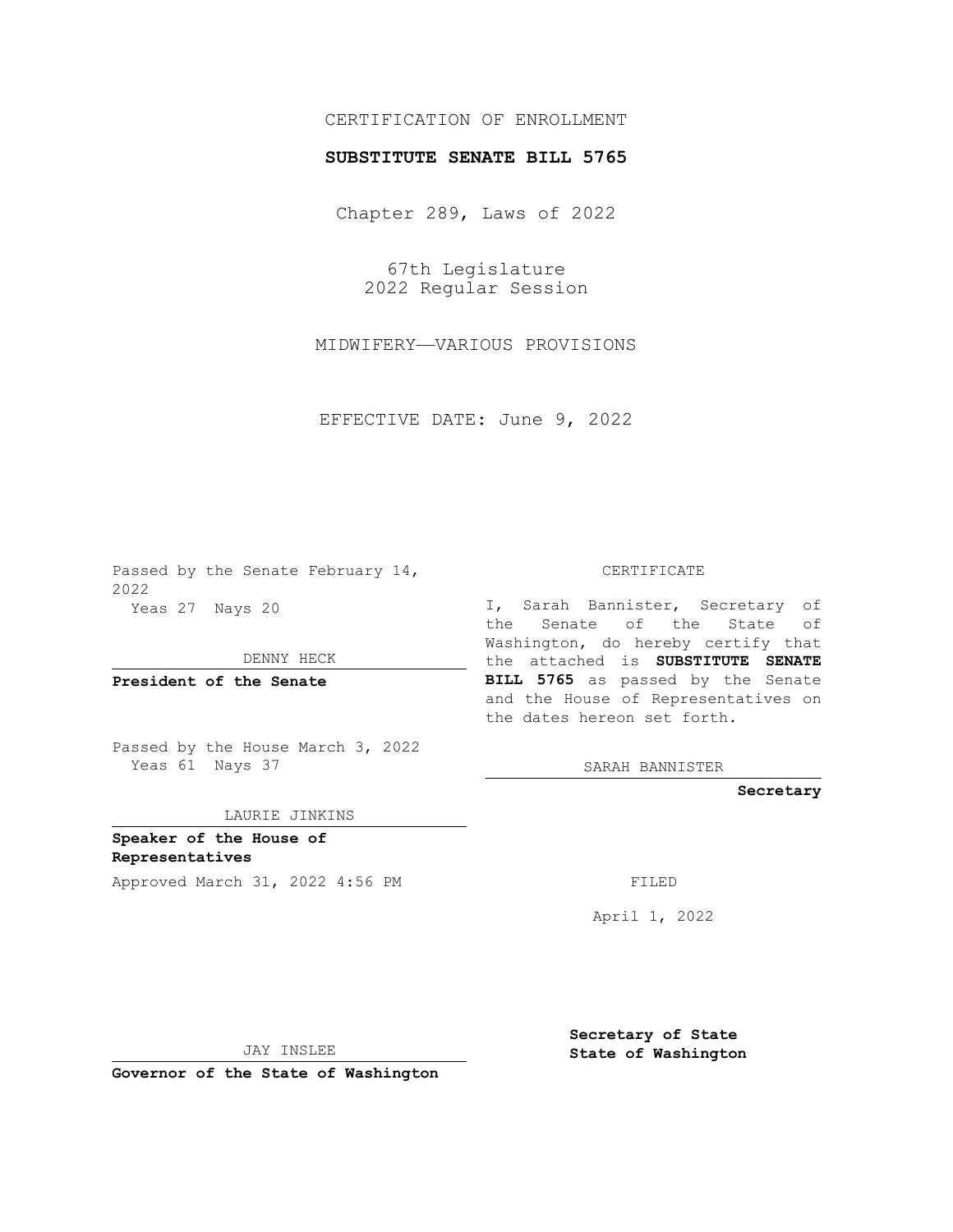## **SUBSTITUTE SENATE BILL 5765**

Passed Legislature - 2022 Regular Session

## **State of Washington 67th Legislature 2022 Regular Session**

**By** Senate Health & Long Term Care (originally sponsored by Senators Randall, Keiser, Conway, Das, Hasegawa, Lovelett, Mullet, Nobles, Robinson, Saldaña, Stanford, Trudeau, and C. Wilson)

READ FIRST TIME 01/31/22.

1 AN ACT Relating to the practice of midwifery; and amending RCW 2 18.50.005, 18.50.010, 18.50.040, 18.50.102, 18.50.108, and 18.50.115.

3 BE IT ENACTED BY THE LEGISLATURE OF THE STATE OF WASHINGTON:

4 **Sec. 1.** RCW 18.50.005 and 1991 c 3 s 102 are each amended to 5 read as follows:

6 Unless the context clearly requires otherwise, the definitions in 7 this section apply throughout this chapter:

8 (1) "Advanced registered nurse practitioner" means an advanced 9 registered nurse practitioner licensed under chapter 18.79 RCW.

10 (2) "Department" means the department of health.

11  $((\langle 2 \rangle)(3)$  "Secretary" means the secretary of health.

12 ((<del>(3)</del>)) <u>(4)</u> "Midwife" means a midwife licensed under this 13 chapter.

14 (((4)) (5) "Naturopath" means a naturopath licensed under 15 chapter 18.36A RCW.

16 (6) "Physician" means a physician licensed under chapter 18.57 or 17 18.71 RCW.

18 (7) "Physician assistant" means a physician assistant licensed 19 under chapter 18.71A RCW.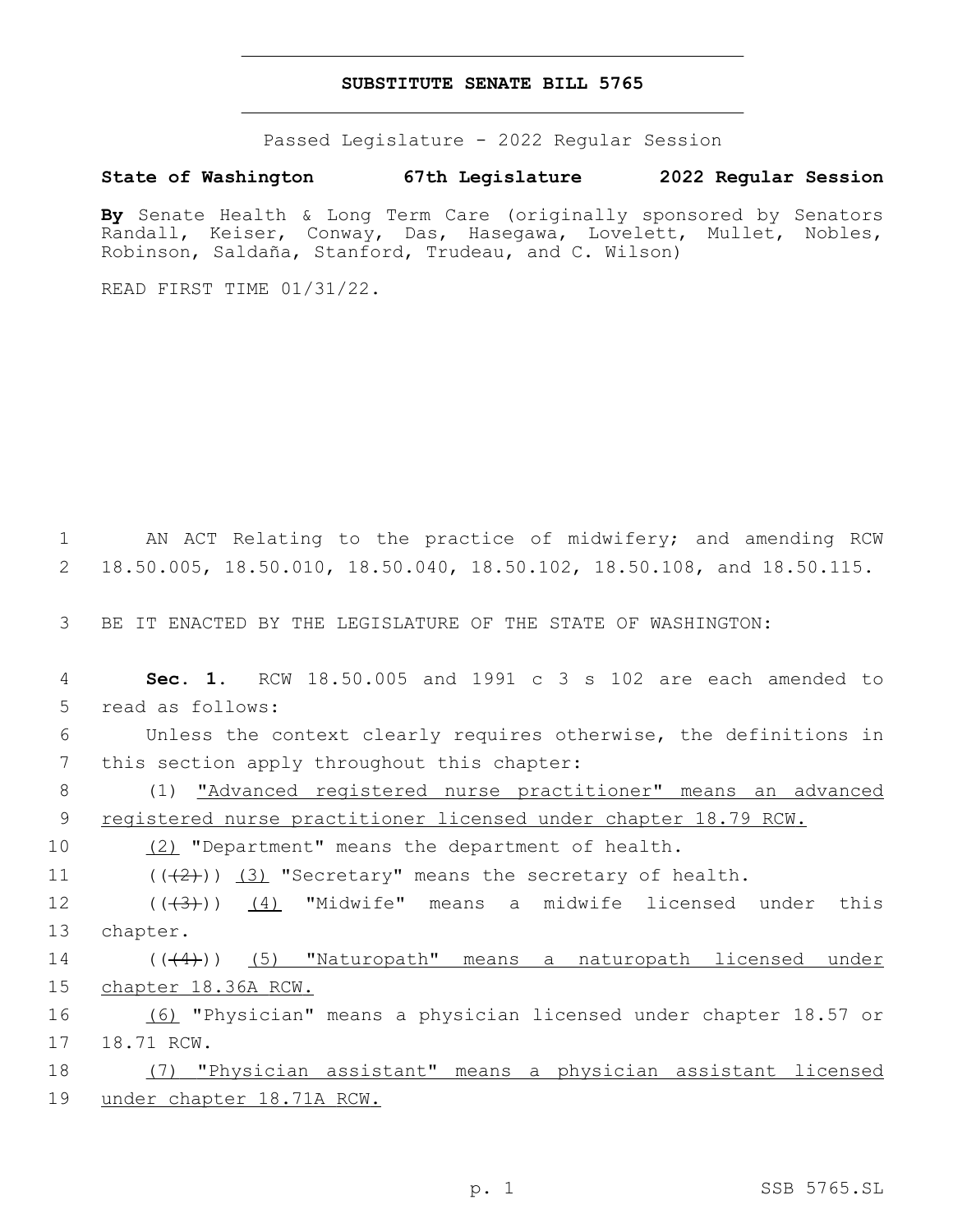**Sec. 2.** RCW 18.50.010 and 2014 c 187 s 1 are each amended to 2 read as follows:

 Any person shall be regarded as practicing midwifery within the meaning of this chapter who shall render medical aid for a fee or 5 compensation to ((a woman)) individuals during prenatal, intrapartum, and postpartum stages or to ((her)) the individual's newborn up to two weeks of age or who shall advertise as a midwife by signs, printed cards, or otherwise. Nothing shall be construed in this chapter to prohibit gratuitous services. It shall be the duty of a midwife to consult with a physician whenever there are significant 11 deviations from normal in either the ((mother)) gestational parent or 12 the newborn.

 **Sec. 3.** RCW 18.50.040 and 1994 sp.s. c 9 s 705 are each amended 14 to read as follows:

 (1) Any person seeking to be examined shall present to the 16 secretary, at least ((forty-five)) 45 days before the commencement of the examination, a written application on a form or forms provided by the secretary setting forth under affidavit such information as the secretary may require and proof the candidate has received a high 20 school degree or its equivalent; that the candidate is ((twenty-one)) 21 years of age or older; that the candidate has received a certificate or diploma from a midwifery program accredited by the secretary and licensed under chapter 28C.10 RCW, when applicable, or a certificate or diploma in a foreign institution on midwifery of equal requirements conferring the full right to practice midwifery in the country in which it was issued. The diploma must bear the seal of 27 the institution from which the applicant ((was)) graduated. Foreign candidates must present with the application a translation of the 29 foreign certificate or diploma ((made by and under the seal of the consulate of the country in which the certificate or diploma was  $\pm$ ssued)).

(2) The candidate shall meet the following conditions:

 (a) Obtaining a minimum period of midwifery training for at least three years including the study of the basic nursing skills that the department shall prescribe by rule. However, if the applicant is a registered nurse or licensed practical nurse under chapter 18.79 RCW, or has had previous nursing education or practical midwifery experience, the required period of training may be reduced depending upon the extent of the candidate's qualifications as determined under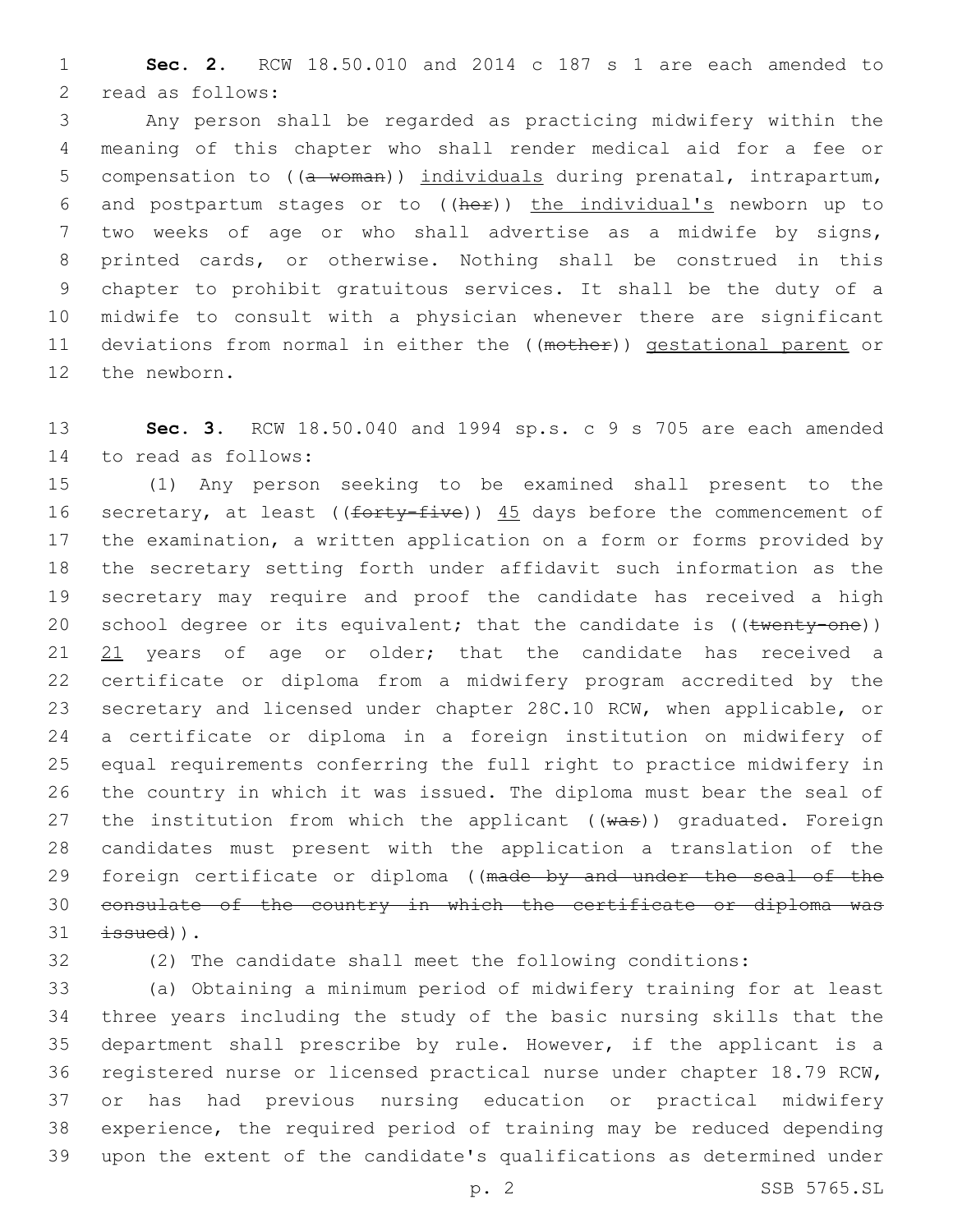rules adopted by the department. In no case shall the training be 2 reduced to a period of less than two years.

 (b) Meeting minimum educational requirements which shall include studying midwifery; obstetrics; neonatal pediatrics; basic sciences; ((female)) reproductive anatomy and physiology; behavioral sciences; childbirth education; community care; obstetrical pharmacology; epidemiology; gynecology; family planning; genetics; embryology; 8 neonatology; the medical and legal aspects of midwifery; nutrition 9 during pregnancy and lactation; ((breastfeeding)) lactation; nursing skills, including but not limited to injections, administering intravenous fluids, catheterization, and aseptic technique; and such 12 other requirements prescribed by rule.

 (c) For a student midwife during training, undertaking the care 14 of not less than ((fifty women)) 50 individuals in each of the prenatal, intrapartum, and early postpartum periods, but the same 16 ((women)) individuals need not be seen through all three periods. A student midwife may be issued a permit upon the satisfactory completion of the requirements in (a), (b), and (c) of this subsection and the satisfactory completion of the licensure examination required by RCW 18.50.060. The permit permits the student midwife to practice under the supervision of a midwife licensed under this chapter, a physician, or a certified nurse-midwife licensed under the authority of chapter 18.79 RCW. The permit shall expire within one year of issuance and may be extended as provided by rule.

25 (d) Observing an additional ((fifty women)) 50 individuals in the intrapartum period before the candidate qualifies for a license.

 (e) For candidates seeking a limited prescriptive license extension, completion of additional study and training requirements 29 as prescribed by the department, in collaboration with the Washington medical commission and the midwifery advisory committee, in rule. Such rules shall provide requirements for:

 (i) The number of additional obstetrical pharmacology training hours consistent with the training hours required for other similar prescribers; and

 (ii) Additional training consistent with guidelines commensurate with other professions providing family planning and treating common 37 prenatal and postpartum conditions and any other relevant sources.

 (f) For candidates seeking a licensing extension to include medical devices and implants, completion of the requirements listed in (e) of this subsection and additional study and training

p. 3 SSB 5765.SL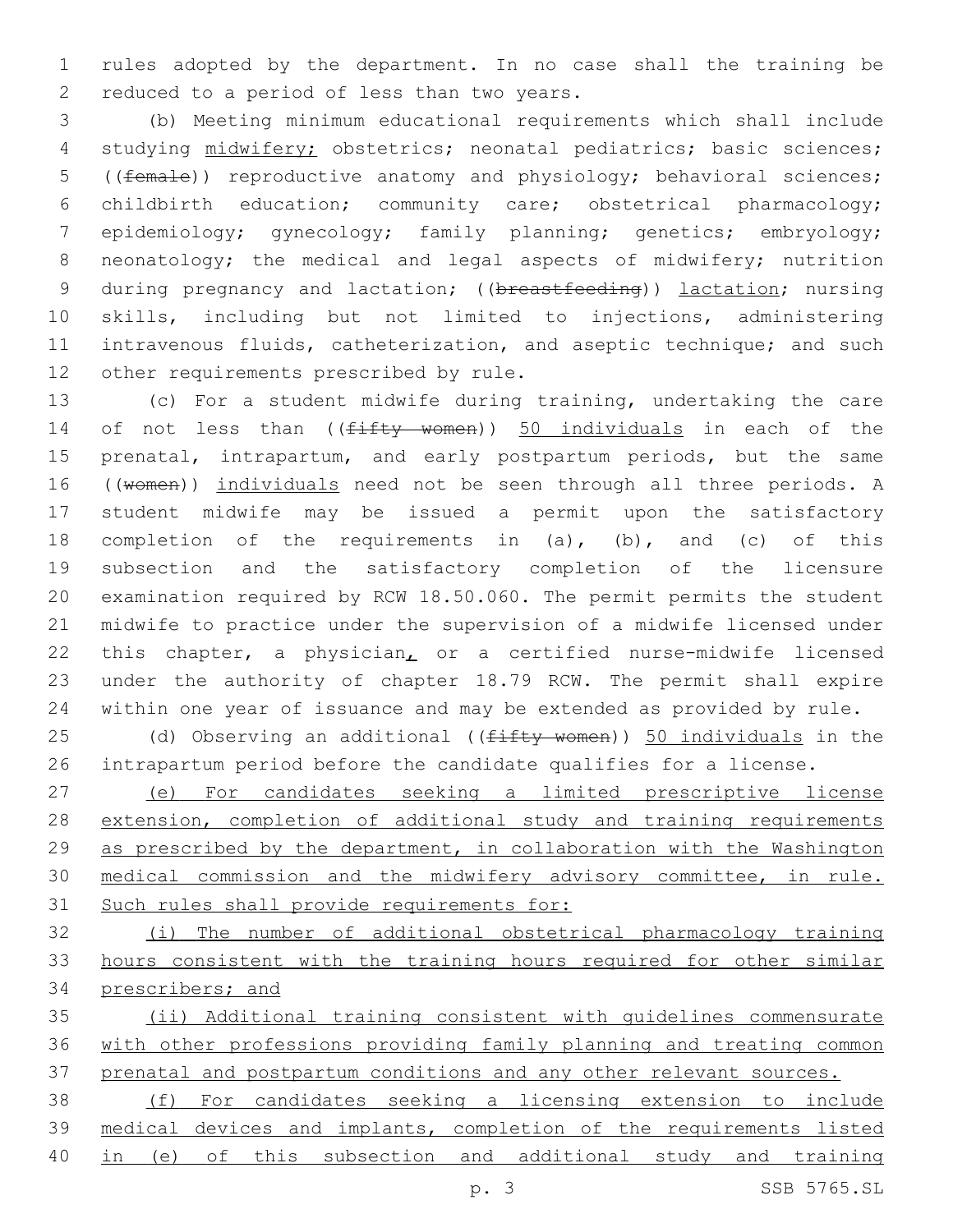2 the Washington medical commission and the midwifery advisory 3 committee, in rule. Such rules shall provide requirements for: 4 (i) The minimum number of completed procedures under supervision; 5 (ii) Completing trainings as required by the device manufacturers 6 or an equivalent; and 7 (iii) Additional training consistent with guidelines commensurate 8 with other professions providing family planning and treating common 9 prenatal and postpartum conditions and any other relevant sources. 10 (g) The license extensions referenced in (e) and (f) of this 11 subsection do not apply to newborn care. 12 (3) Notwithstanding subsections (1) and (2) of this section, the 13 department shall adopt rules to provide credit toward the educational 14 requirements for licensure before July 1, 1988, of ((nonlicensed)) 15 midwives who are not licensed in Washington, including rules to 16 provide: 17 (a) Credit toward licensure for documented deliveries; 18 (b) The substitution of relevant experience for classroom time; 19 and 20 (c) That experienced lay midwives may sit for the licensing 21 examination without completing the required coursework. 22 The training required under this section shall include training 23 in ((either hospitals or alternative birth settings or both)) any 24 birth setting with particular emphasis on learning the ability to 25 differentiate between low-risk and high-risk pregnancies. 26 **Sec. 4.** RCW 18.50.102 and 2014 c 187 s 3 are each amended to 27 read as follows: 28 (1) A licensed midwife must renew ((his or her)) the individual's 29 license according to the following requirements: 30 (a) Completion of a minimum of  $((\text{thirty}))$  30 hours of continuing 31 education, approved by the secretary, every three years; 32 (b) Proof of participation in a Washington state coordinated 33 quality improvement program as detailed in rule; 34 (c) Proof of participation in data submission on perinatal 35 outcomes to a national or state research organization, as detailed in 36 rule; and 37 (d) Fees determined by the secretary as provided in RCW 43.70.250 38 and 43.70.280. p. 4 SSB 5765.SL

1 requirements as prescribed by the department, in collaboration with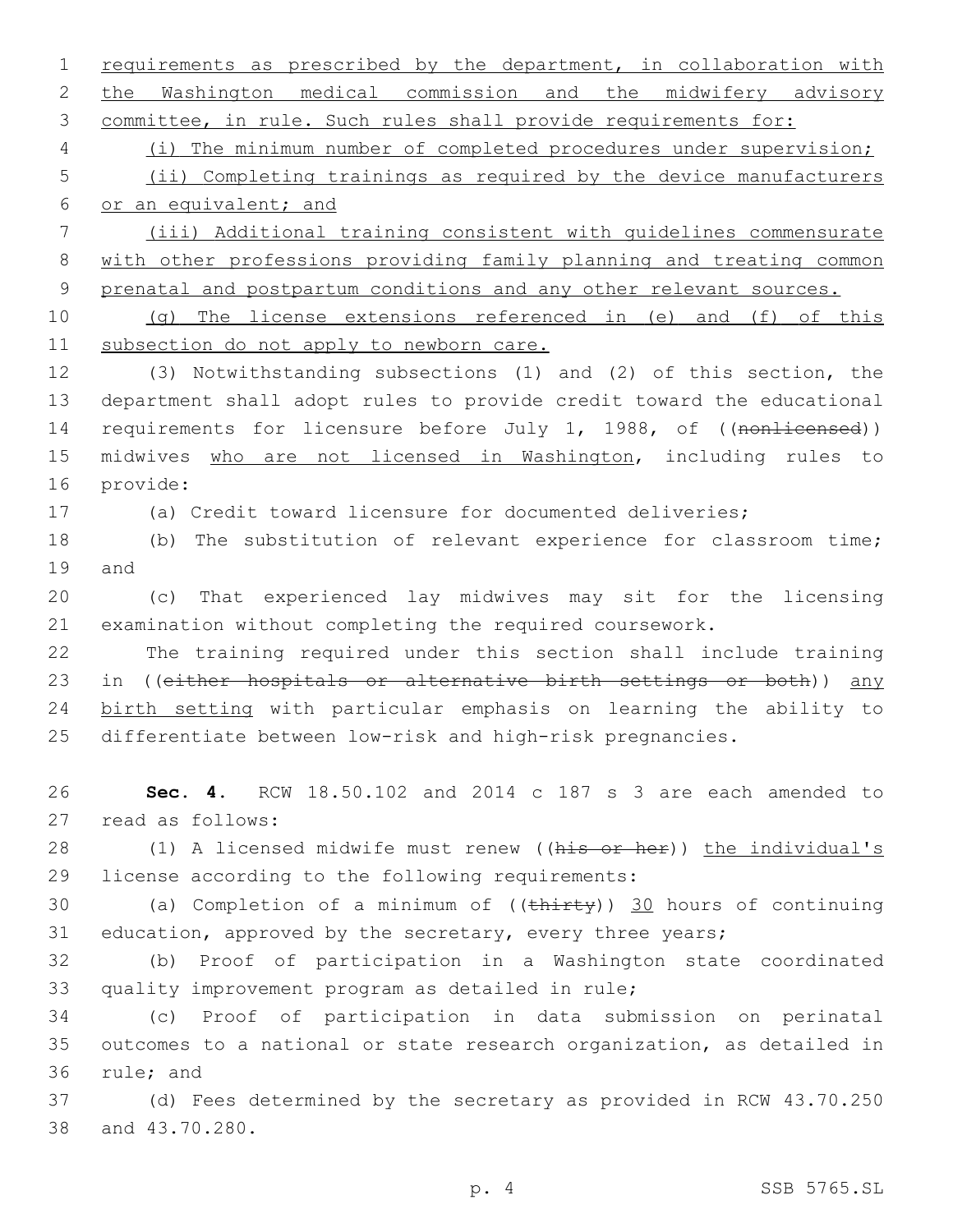(2) The secretary shall write rules regarding the renewal requirements and the department's process for verification of the 3 third-party data submission.

 **Sec. 5.** RCW 18.50.108 and 1981 c 53 s 14 are each amended to 5 read as follows:

 Every licensed midwife shall develop a written plan for consultation with other health care providers, emergency transfer, transport of an infant to a newborn nursery or neonatal intensive 9 care nursery, and transport of ((a woman)) an individual to an appropriate obstetrical department or patient care area. The written plan shall be submitted annually together with the license renewal 12 fee to the department.

 **Sec. 6.** RCW 18.50.115 and 2019 c 55 s 1 are each amended to read as follows:14

 (1) A midwife licensed under this chapter may obtain and administer prophylactic ophthalmic medication, postpartum oxytocic, vitamin K, Rho immune globulin (human), and local anesthetic and may administer such other drugs or medications as prescribed by a 19 physician, an advanced registered nurse practitioner, a naturopath, or a physician assistant acting within the practitioner's scope of practice. A pharmacist who dispenses such drugs to a licensed midwife shall not be liable for any adverse reactions caused by any method of 23 use by the midwife.

 (2) A midwife licensed under this chapter who has been granted a limited prescriptive license extension by the secretary may 26 prescribe, obtain, and administer:

 (a) Antibiotic, antiemetic, antiviral, antifungal, low-potency 28 topical steroid, and antipruritic medications and therapies, and 29 other medications and therapies as defined in the midwifery legend drugs and devices rule for the prevention and treatment of conditions that do not constitute a significant deviation from normal in 32 pregnancy or postpartum; and

(b) Hormonal and nonhormonal family planning methods.

 (3) A midwife licensed under this chapter who has been granted an additional license extension to include medical devices and implants 36 by the secretary may prescribe, obtain, and administer hormonal and nonhormonal family planning medical devices, as prescribed in rule.